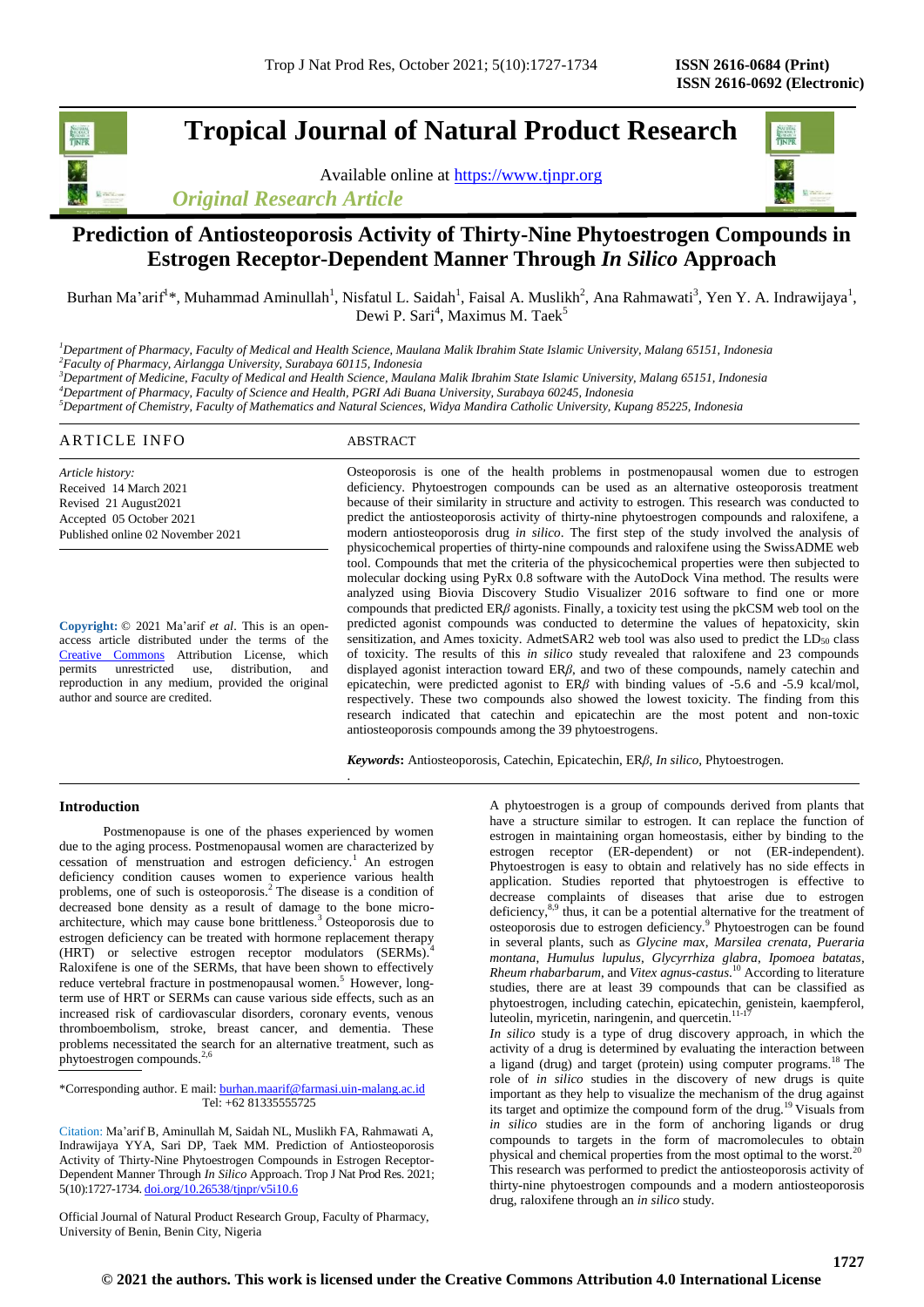### **Materials and Methods**

# *Materials*

The three-dimensional structure of the thirty-nine compounds and raloxifene was prepared using ChemDraw Ultra 12.0 software. The compounds were: apigenin, arbutin, baicalein, biochanin A, catechin, chalconaringenin, chrysin, coumestrol, cyanidin, daidzein, delphinidin, epicatechin, fisetin, formononetin, gallocatechin, genistein, glycitein, hesperidin, kaempferol, lariciresinol, luteolin, malvidin, matairesinol, medioresinol, morin, myricetin, naringenin, pelargonidin, peonidin, phloretin, phloridzin, puerarin, quercetin, resveratrol, rutin, secoisolariciresinol, sesamolin, syringaresinol, tangeretin, and one of SERMs, raloxifene.

Besides the 39 tested compounds and raloxifene mentioned above, the structure of the native ligand, 17*β*-estradiol, and the protein (receptor) was also prepared. The three-dimensional crystal structure of the phosphorylated ER*β* ligand-binding domain (ID 3OLL) was obtained from a protein data bank (www.rcsb.org). This protein was chosen because it has a native ligand in the form of estradiol. In addition, it is a phosphorylated ER*β* structure, so its efficiency as a receptor is high. $^{2}$ 

### *Analysis of physicochemical properties*

The first step was changing all the 39 phytoestrogen compounds as well as raloxifene to a simplified molecular-input line-entry system (SMILES) format from ChemDraw Ultra 12.0 software. Then, the SMILES format from each compound was copied and entered into the SwissADME web tool (http://www.swissadme.ch) to discover physicochemical properties based on its location in the Boiled-Egg diagram, Topological Polar Surface Area (TPSA) value, and Lipinski's rule of five.<sup>22,23</sup> Compounds that met physicochemical properties criteria were then subjected to molecular docking.

### *Molecular docking*

The compounds that passed the selection of physicochemical analysis were prepared using Avogadro 1.0.1 software for geometry optimization to obtain a stable structure.<sup>24,25</sup> The ER $\beta$  protein structure downloaded from PDB was then separated into native ligand and its protein using Biovia Discovery Studio Visualizer 2016 software.<sup>26</sup> After that, an internal validation was done using ER*β* protein redocking and native ligand 17*β*-estradiol to determine the validation of the AutoDock Vina method toward ERβ protein.<sup>27,28</sup> Root Mean Square Deviation (RMSD) value of  $\langle 2\text{\AA}$  of the internal validation showed that the AutoDock Vina method is valid for molecular docking toward  $ER\beta^{.28,29}$  The process of molecular docking using software PyRx 0.8 with the AutoDock Vina method on each compound toward ER*β* protein (Figure 1), and the result was analyzed using Biovia Discovery Studio Visualizer 2016 software. The results of the molecular docking of each compound compared its similarity parameters with the native ligand to predict similar activity.



**Figure 1:** Grid box 17*β*-estradiol as native ligand

# **ISSN 2616-0692 (Electronic)**

#### *Toxicity test*

This was conducted by inserting the compound's SMILES format on the pkCSM web tool (http://biosig.unimelb.edu.au/pkcsm) to predict the values of Ames toxicity, skin sensitization, and hepatotoxicity. Meanwhile, the admetSAR2 web tool was used to predict the toxicity class of compounds' lethal dose  $50$  (LD<sub>50</sub>).

### **Results and Discussion**

Phytoestrogen compounds can be used as an alternative to treat health problems due to estrogen deficiency, such as osteoporosis.<sup>8</sup> The use of alternative phytoestrogens becomes necessary due to the serious side effects of HRT or SERMs. Raloxifene is one example of SERMs and became the most widely studied compound within the second generation. It acts as an estrogen agonist in some tissues, while it functions as an estrogen antagonist in others. For example, when binding to the ER in osteoclast, osteoblast, and vascular endothelial cells, raloxifene can inhibit bone resorption mediated by the osteoclast and depress the serum cholesterol and low-density lipoprotein like the estrogen. While binding to the ER in mammary and endometria cells, raloxifene inhibits the hyperplasia of the two kinds of cells as the antiestrogen. Therefore, long-term consumption of raloxifene can cause serious effects due to its agonist properties in other tissues.<sup>5,30</sup> In this research, an evaluation of the antiosteoporosis activity of 39 phytoestrogen compounds was conducted through an *in silico* study. This kind of study can help to predict the simple structure of a compound that has potency as medicine, using computer software.

The results of the analysis of physicochemical properties of the compounds through the Boiled-Egg diagram, Lipinski's Rule of Five, and TPSA value are represented in Figure 2 and Table 1. The Boiled-Egg diagram and TPSA value indicate the ability of the compound to penetrate cell membranes. Compounds that can penetrate well are indicated by the TPSA value of  $\leq 140 \text{ Å}^2$ , and the position of the compound in yellow and white spots in the Boiled-Egg diagram.<sup>22,24</sup> The white spot indicates a high probability of gastrointestinal absorption, and a yellow spot indicates a high probability of brain penetration. Boiled-Egg diagrams can show the bonding of compounds with P-glycoprotein (P-gp), namely P-gp "yes" or plus sign with blue color (P-gp substrate), and P-gp "no" or minus sign with red color (P-gp non-substrate).<sup>22</sup> The other parameters from the physicochemical analysis are Lipinski's rule of five, including molecular weight  $\leq 500$  g/mol, log P  $\leq 5$ , HBD  $\leq 5$ , HBA  $\leq 10$ . Lipinski's rule of five is stated with "Yes, 0 violation" in the SwissADME web tool. If a compound met the criteria of Lipinski's rule of five, thus, that compound can be used orally and accepted by the body.<sup>23</sup> The result of the physicochemical analysis showed that 32 of the 39 phytoestrogen compounds and raloxifene met the parameter requirements. The result obtained from the molecular docking process was the bond affinity value of each compound that showed an affinity degree when it binds to ER*β*.



**Figure 2:** Physicochemical analysis of the phytoestrogen compounds through the Boiled-Egg diagram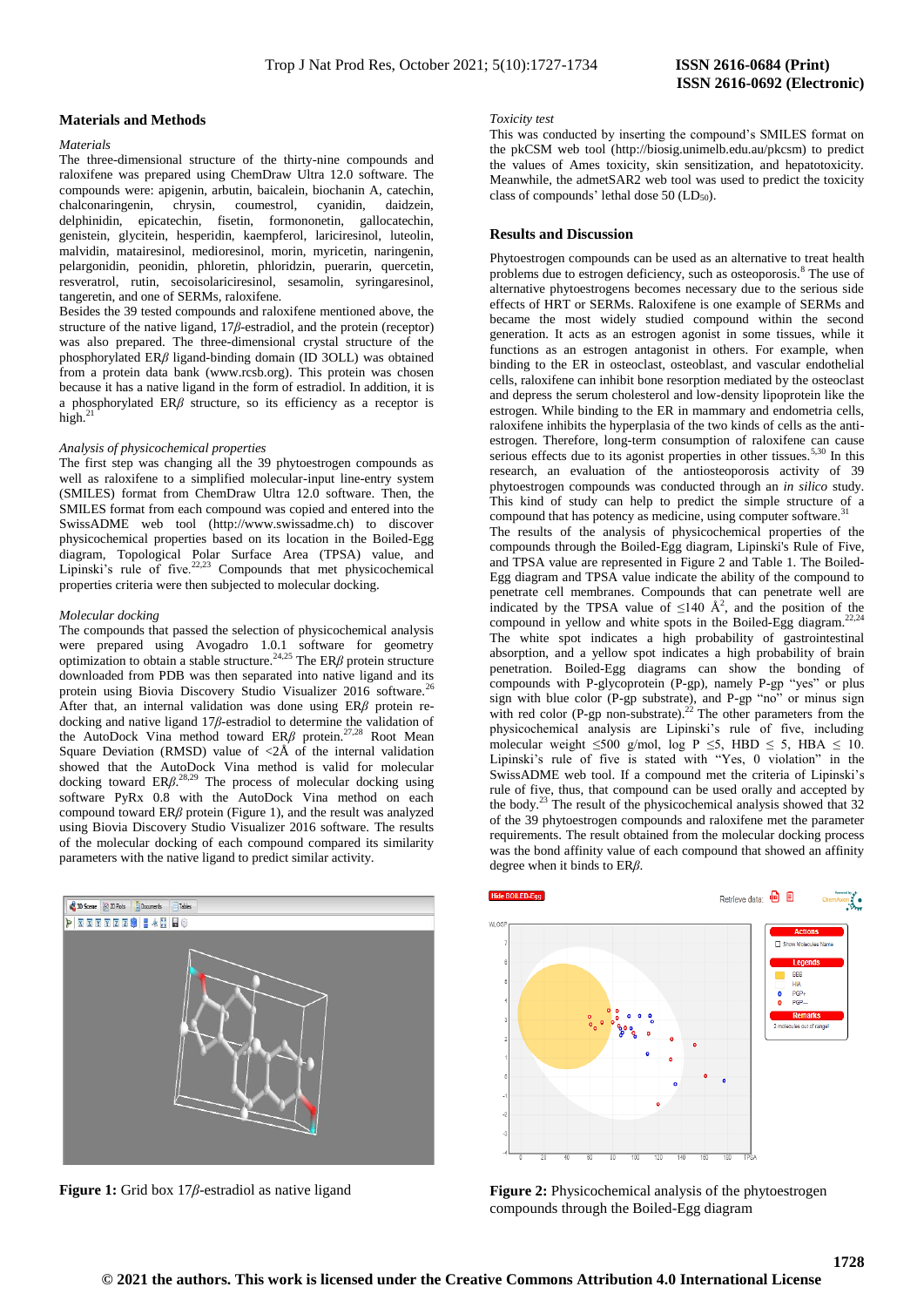**Table 1:** Physicochemical properties of phytoestrogen compounds based on Lipinski's Rule of Five and TPSA value

|                        | <b>Compounds</b>            | <b>Parameters of Lipinski's Rule of Five</b><br><b>HBD</b><br>Log P<br><b>HBA</b><br>BM |          |                  |                  | Lipinski's Rule of |                                   |
|------------------------|-----------------------------|-----------------------------------------------------------------------------------------|----------|------------------|------------------|--------------------|-----------------------------------|
| $\mathbf{N}\mathbf{o}$ |                             | $\leq 500$ g/mol                                                                        | $\leq 5$ | $\leq 5$         | $\leq 5$         | <b>Five</b>        | <b>TPSA</b><br>$(\mathring{A}^2)$ |
| $\mathbf{1}$           | $17\beta$ -estradiol        | 272.38                                                                                  | 3.53     | $\boldsymbol{2}$ | $\overline{2}$   | Yes                | 40.46                             |
| $\boldsymbol{2}$       | Raloxifene                  | 473.58                                                                                  | 3.21     | 5                | $\boldsymbol{2}$ | Yes                | 98.24                             |
| 3                      | Apigenin                    | 270.24                                                                                  | 2.11     | 5                | 3                | Yes                | 90.90                             |
| $\overline{4}$         | Arbutin                     | 272.25                                                                                  | $-0.77$  | $\tau$           | 5                | Yes                | 119.61                            |
| 5                      | Baicalein                   | 270.24                                                                                  | 2.24     | 5                | 3                | Yes                | 90.90                             |
| 6                      | Biochanin A                 | 284.26                                                                                  | 2.44     | 5                | $\mathbf{1}$     | Yes                | 79.90                             |
| 7                      | Catechin                    | 290.27                                                                                  | 0.83     | 6                | 5                | Yes                | 110.38                            |
| 8                      | Chalconaringenin            | 272.25                                                                                  | 1.83     | 5                | 4                | Yes                | 97.99                             |
| 9                      | Chrysin                     | 254.24                                                                                  | 2.55     | $\overline{4}$   | $\overline{c}$   | Yes                | 70.67                             |
| 10                     | Coumestrol                  | 268.22                                                                                  | 2.46     | 5                | 2                | Yes                | 83.81                             |
| 11                     | Cyanidin                    | 287.24                                                                                  | 0.56     | 6                | 5                | Yes                | 114.29                            |
| 12                     | Daidzein                    | 254.24                                                                                  | 2.24     | $\overline{4}$   | $\overline{2}$   | Yes                | 70.67                             |
| 13                     | Delphinidin                 | 338.70                                                                                  | $-0.79$  | $\tau$           | $6*$             | $No*$              | 134.52                            |
| 14                     | Epicatechin                 | 290.27                                                                                  | 0.85     | 6                | 5                | Yes                | 110.38                            |
| 15                     | Fisetin                     | 286.24                                                                                  | 1.55     | 6                | 4                | Yes                | 111.13                            |
| 16                     | Formononetin                | 268.26                                                                                  | 2.66     | $\overline{4}$   | $\mathbf{1}$     | Yes                | 59.67                             |
| 17                     | Gallocatechin               | 306.27                                                                                  | 0.52     | 7                | $6*$             | $No*$              | 130.61                            |
| 18                     | Genistein                   | 270.24                                                                                  | 2.04     | 5                | 3                | Yes                | 90.90                             |
| 19                     | Glycitein                   | 284.26                                                                                  | 2.30     | 5                | $\overline{c}$   | Yes                | 79.90                             |
| $20\,$                 | Hesperidin                  | 610.56*                                                                                 | $-1.06$  | $15*$            | $8\,^*$          | $No*$              | 234.29*                           |
| 21                     |                             | 286.24                                                                                  |          |                  |                  |                    |                                   |
| 22                     | Kaempferol<br>Lariciresinol |                                                                                         | 1.58     | 6                | $\overline{4}$   | Yes<br>Yes         | 111.13<br>85.22                   |
| 23                     | Luteolin                    | 360.40<br>286.24                                                                        | 2.38     | 6                | $\overline{c}$   |                    |                                   |
|                        |                             |                                                                                         | 1.73     | 6                | $\overline{4}$   | Yes                | 111.13                            |
| 24                     | Malvidin                    | 331.30                                                                                  | 0.71     | 7                | $\overline{4}$   | Yes                | 112.52                            |
| 25                     | Matairesinol                | 358.39                                                                                  | 2.76     | 7                | $\mathbf{0}$     | Yes                | 64.61                             |
| 26                     | Medioresinol                | 388.41                                                                                  | 2.33     | 3                | 3                | Yes                | 60.69                             |
| 27                     | Morin                       | 302.24                                                                                  | 1.2      | $\tau$           | 5                | Yes                | 131.36                            |
| 28                     | Myricetin                   | 318.24                                                                                  | 0.79     | 8                | $6*$             | $No*$              | 151.59*                           |
| 29                     | Naringenin                  | 272.25                                                                                  | 1.84     | 5                | 3                | Yes                | 86.99                             |
| 30                     | Pelargonidin                | 271.24                                                                                  | 0.73     | 5                | 4                | Yes                | 94.06                             |
| 31                     | Peonidin                    | 301.27                                                                                  | 0.76     | 6                | 4                | Yes                | 103.29                            |
| 32                     | Phloretin                   | 274.27                                                                                  | 1.93     | 5                | $\overline{4}$   | Yes                | 97.99                             |
| 33                     | Phloridzin                  | 436.41                                                                                  | 0.06     | 10               | $7*$             | $\mathrm{No}^*$    | 177.14*                           |
| 34                     | Puerarin                    | 416.38                                                                                  | 0.23     | 9                | $6*$             | $No*$              | 160.82*                           |
| 35                     | Quercetin                   | 302.24                                                                                  | 1.23     | $\tau$           | 5                | Yes                | 131.36                            |
| 36                     | Resveratrol                 | 228.24                                                                                  | 2.48     | 6                | 3                | Yes                | 88.38                             |
| 37                     | Rutin                       | 610.52*                                                                                 | $-1.51$  | $16*$            | $10*$            | $No*$              | 269.43*                           |
| 38                     | Secoisolariciresinol        | 362.42                                                                                  | 2.46     | 6                | $\overline{4}$   | Yes                | 99.38                             |
| 39                     | Sesamolin                   | 370.35                                                                                  | 2.74     | $\,8\,$          | $\sqrt{2}$       | Yes                | 95.84                             |
| 40                     | Syringaresinol              | 418.44                                                                                  | 2.33     | $\tau$           | $\sqrt{2}$       | Yes                | 86.61                             |
| 41                     | Tangeretin                  | 372.37                                                                                  | 3.02     | $\tau$           | $\boldsymbol{0}$ | Yes                | 76.36                             |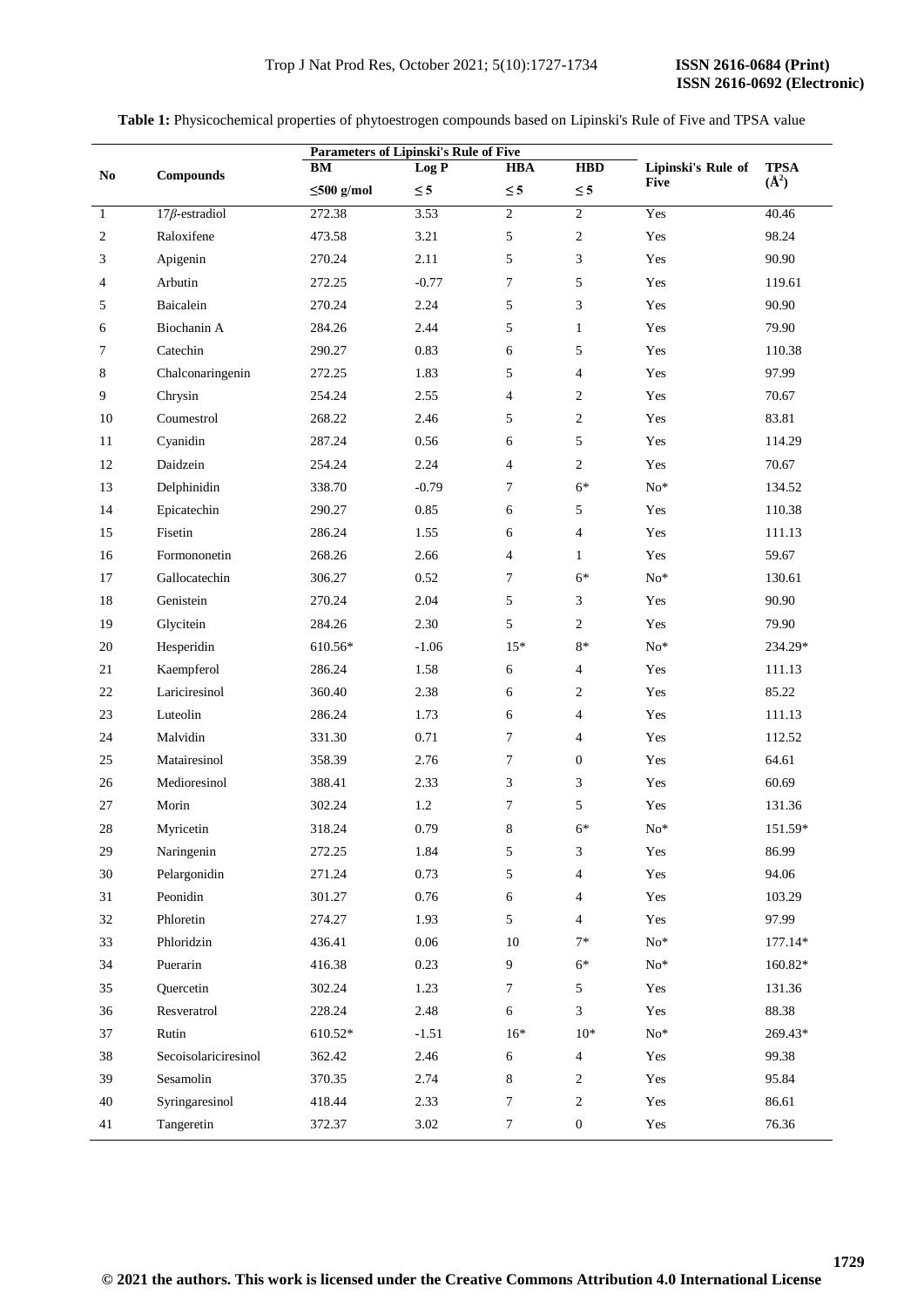The bond affinity value is used to describe bond energy in the compound-receptor complex. The more negative bond affinity value or the smaller bond energy, the more stable conformation of compound and receptor.<sup>32,33</sup>

The result of the molecular docking process was analyzed using Biovia Discovery Studio Visualizer 2016 to discover which amino acid was bonded, types of amino acid bonds, and to map the pharmacophore distance of each compound when it binds to ER*β*. Amino acids form a protein, so it is important to see the similarity of the results of the amino acid residues that are bound from the molecular docking process between proteins and ligands. Compounds that have agonist interaction are shown by binding to amino acids, His 475, and Glu 305 or Arg 346. The relatively similar types of amino acids with the native ligand show the same interaction pattern, while compounds bind at least two of the same amino acids. However, the more similarities, the stronger the predictions of the similarity of activity.<sup>34</sup> The type of amino acid bond shows the stability of the bond as well. A hydrogen bond is the most stable and strong bond.<sup>35</sup> Meanwhile, the pharmacophore distance is the minimum range that is required by the molecule to bind with the receptor and produce activity. A compound is called an ER*β* agonist if it had a pharmacophore distance of about 11,126 Å. The similarity of the pharmacophore distance has a deviation of 1.0 from the native ligand; however, pharmacophore distance that slightly exceeds the tolerance limit can still be predicted to have similar activity if looking at the other parameters, for instance, amino acid bond.<sup>26,36</sup> The result of the molecular docking also revealed that raloxifene and the 23 compounds showed agonist interaction to ER*β*. The parameters of the native ligand and the results of molecular docking of compounds that were agonist can be seen in Figure 3 and Table 2.

Toxicity tests were performed on compounds that have agonist interaction to ER*β*, using pkCSM web tool to predict the values of hepatoxicity, skin sensitization, and Ames toxicity, whereas prediction of toxicity class of compound  $LD_{50}$  used admetSAR2 web tool. Hepatotoxicity is one of the kinds of toxicity used to identify compounds that are toxic to the liver. $37$  Skin sensitization is a hypersensitivity reaction caused by reactive chemicals that penetrate the stratum corneum layer of the skin.<sup>38</sup> Ames toxicity is one of the methods used to discover the mutagenic and carcinogenic activity of several compounds.<sup>39</sup> Toxicity tests are divided into various classes. The toxicity class of  $LD_{50}$  is used to predict the toxicity level of the compounds. There are four toxicity classes of  $LD_{50}$ , namely class I, II, III, and IV. Class I contains the most toxic compound with a value of LD<sub>50</sub>  $\leq$ 50 mg/kg. Class II contains the quite toxic compound with a value of  $LD_{50}$  50 mg/kg, but less than 500 mg/kg. Class III contains the slightly toxic compound with a value of  $LD_{50}$  over 500 mg/kg, but less than 5000 mg/kg; and Class IV contains the safe compound (nontoxic) with a value of  $LD_{50} > 5000$  mg/kg.<sup>40,41</sup> The result of the toxicity

tests showed that raloxifene is quite toxic in Class II with  $LD_{50}$  of 400 mg/kg, indicated "yes" to hepatoxicity and Ames toxicity. Meanwhile, of the 23 agonist compounds, there were 16 non-toxic phytoestrogens, where the values of hepatoxicity, skin sensitization, and Ames toxicity were shown by "no" on the pkCSM web tool. On the level of toxicity class, each compound was shown by grade I until IV on the admetSAR2 web tool (Table 3). Two of the 16 phytoestrogen compounds had the lowest toxicity. It was observed that the best toxicity class of  $LD_{50}$ , such as catechin and epicatechin, which are in Class IV had a value of  $LD_{50} > 5000$  mg/kg and are considered safe (non-toxic). $40,41$  As a result of the physicochemical analysis, molecular docking, and toxicity tests in this research showed that raloxifene is an agonist ER*β* and can be used to overcome osteoporosis in postmenopausal women. It has been reported in the literature that raloxifene acts as estrogen receptor (ER) agonist in bone. It prevents bone fracture by decreasing bone turnover and increasing bone mineral density. $30$  However, the results (Figure 4) obtained revealed that the pharmacophore distance and binding affinity values are far from the native ligand. In addition, one of the bound amino acid residues has a type of bond that is not strong enough. This indicates that some phytoestrogen compounds have molecular docking results that are more similar to native ligand than raloxifene. The molecular docking results (Figure 5 and Figure 6) of catechin and epicatechin were predicted to have the most potential to be developed into antiosteoporosis agent, not only because it has low toxicity, but also due to the similarity with 17*β*-estradiol. There are bonds between catechin and the amino acid residues His 475, Glu 305, and Arg 346, with a pharmacophore distance of 10.798 Å. As for epicatechin, there are bonds with amino acid residues His 475 and Glu 305, with a pharmacophore distance of 10,627 Å. These results indicated that both compounds are agonists to ER*β*.

Phytoestrogen compounds that have agonist interaction with ER*β* and are non-toxic can be predicted to have the ability to bind with ER*β*. These compounds bind to ER*β* to produce *osteoblastogenesis* cytokines such as TGF-*β*, IGF-1, and IGF-2. Production of these cytokines may cause the occurrence of the process of the osteoblast differentiation to become mature osteoblasts in the process of bone formation. In contrast, phytoestrogens that can bind to ER*β* will reduce the production of *osteoclastogenic* cytokines including TNF-α, IL-1, and IL-6. If the production of cytokines decreased, it can inhibit the occurrence of osteoclast differentiation process and become mature osteoclast, resulting in the inhibition of the bone resorption process. On the other hand, the bonding phytoestrogen with ER*β* can increase the production of OPG, which may inhibit the occurrence of RANKL-RANK bonds.



**Figure 3:** Visualization of molecular docking of 17*β*-estradiol as native ligand against ER*β*. **A:** 2D; **B:** 3D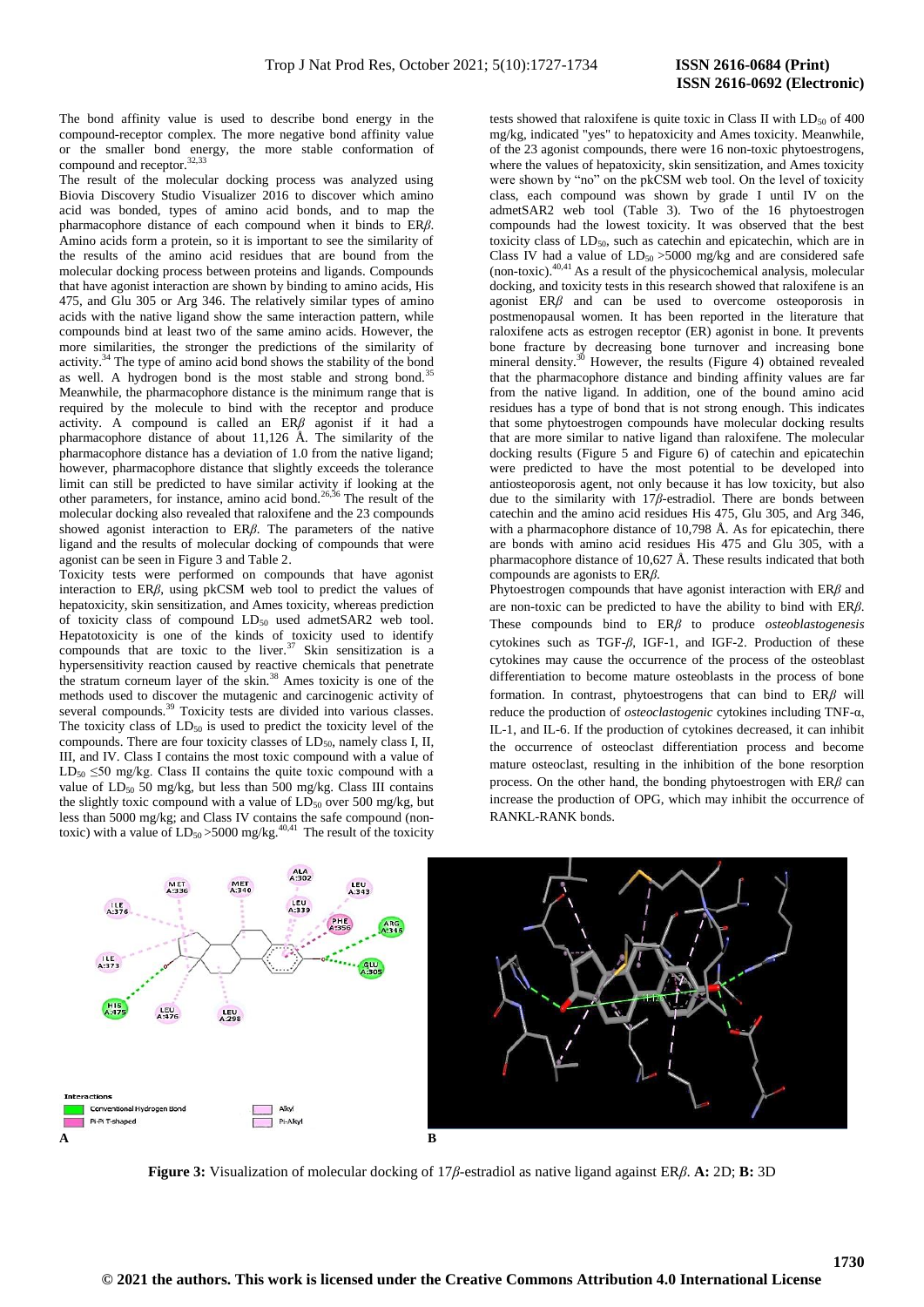| N <sub>0</sub> | <b>Compounds</b>     | <b>Binding Affinity</b><br>(kcal/mol) | Amino Acid (Type of Bond)                          | Pharmacophore<br>Distance $(\AA)$ |
|----------------|----------------------|---------------------------------------|----------------------------------------------------|-----------------------------------|
| $\mathbf{1}$   | $17\beta$ -estradiol | $-10.2$                               | His475(Hidrogen) Glu305(Hidrogen) Arg346(Hidrogen) | 11.126                            |
| 2              | Raloxifene           | 5.3                                   | His475(unfavorable) Glu305(Hidrogen)               | 12.504                            |
| 3              | Apigenin             | $-6.3$                                | His475(Hidrogen) Glu305(Hidrogen) Arg346(Hidrogen) | 10.772                            |
| 4              | Arbutin              | $-6.2$                                | His475(Hidrogen) Glu305(Hidrogen)                  | 9.913                             |
| 5              | Catechin             | $-5.6$                                | His475(Hidrogen) Glu305(Hidrogen) Arg346(Hidrogen) | 10.798                            |
| 6              | Chalconaringenin     | $-7.1$                                | His475(Hidrogen) Glu305(Hidrogen)                  | 11.647                            |
| 7              | Coumestrol           | $-8.7$                                | His475(Hidrogen) Glu305(Hidrogen) Arg346(Hidrogen) | 11.293                            |
| 8              | Cyanidin             | $-7.4$                                | His475(Hidrogen) Glu305(Hidrogen)                  | 10.800                            |
| 9              | Daidzein             | $-8.2$                                | His475(Hidrogen) Glu305(Hidrogen) Arg346(Hidrogen) | 12.133                            |
| 10             | Epicatechin          | $-5.9$                                | His475(Hidrogen) Glu305(Hidrogen)                  | 10.627                            |
| 11             | Fisetin              | $-7.5$                                | His475(Hidrogen) Glu305(Hidrogen) Arg346(Hidrogen) | 10.727                            |
| 12             | Genistein            | $-8.2$                                | His475(Hidrogen) Glu305(Hidrogen) Arg346(Hidrogen) | 12.138                            |
| 13             | Glycitein            | $-5.0$                                | His475(Hidrogen) Glu305(Hidrogen) Arg346(Hidrogen) | 12.103                            |
| 14             | Kaempferol           | $-7.6$                                | His475(Hidrogen) Glu305(Hidrogen)                  | 10.871                            |
| 15             | Lariciresinol        | $-3.6$                                | His475(Hidrogen) Glu305(Hidrogen) Arg346(Hidrogen) | 12.162                            |
| 16             | Luteolin             | $-5.3$                                | His475(Hidrogen) Glu305(Hidrogen)                  | 9.660                             |
| 17             | Malvidin             | $-3.9$                                | His475(Hidrogen) Arg346(Hidrogen)                  | 10.750                            |
| 18             | Morin                | $-7.5$                                | His475(Hidrogen) Glu305(Hidrogen) Arg346(Hidrogen) | 10.923                            |
| 19             | Naringenin           | $-6.8$                                | His475(Hidrogen) Glu305(Hidrogen)                  | 10.708                            |
| 20             | Pelargonidin         | $-7.0$                                | His475(Hidrogen) Glu305(Hidrogen)                  | 10.237                            |
| 21             | Peonidin             | $-6.9$                                | His475(Hidrogen) Arg346(Hidrogen)                  | 10.742                            |
| 22             | Phloretin            | $-7.3$                                | His475(Hidrogen) Glu305(Hidrogen)                  | 11.361                            |
| 23             | Ouercetin            | $-5.2$                                | His475(Hidrogen) Glu305(Hidrogen)                  | 10.590                            |
| 24             | Resveratrol          | $-6.6$                                | His475(Hidrogen) Glu305(Hidrogen) Arg346(Hidrogen) | 11.335                            |
| 25             | Secoisolariciresinol | $-4.8$                                | His475(Hidrogen) Glu305(Hidrogen)                  | 10.183                            |

**Table 2: P**hytoestrogen compounds that have agonist interaction with ER*β*



**Figure 4:** Visualization of the molecular docking of Raloxifene against ER*β.* **A:** 2D; **B:** 3D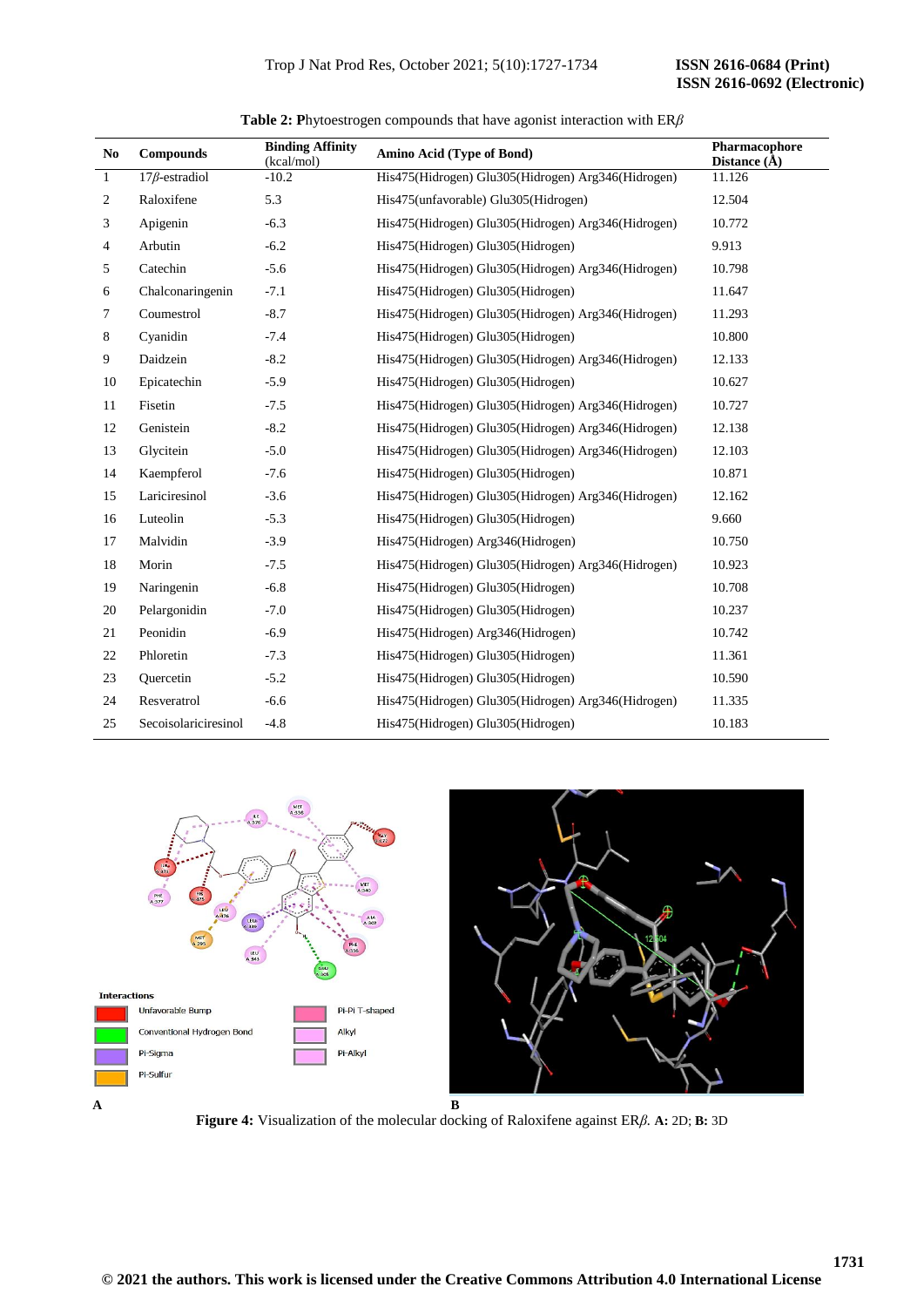

**Figure 5:** Visualization of the molecular docking of catechin against ER*β*. **A:** 2D; **B:** 3D





This can inhibit the occurrence of bone loss.<sup>42</sup> Catechin and epicatechin have potency as antiosteoporosis with ER-dependent mechanisms. It is indicated by agonist interactions of both compounds while binding with ER*β*, which are also in the low toxicity class. Some literature showed that catechin and epicatechin have anti-resorptive properties and, hence, can increase osteoclast apoptosis and inhibit osteoclastogenesis. This is discovered by the ability of both compounds to inhibit the secretion of TNF- $\alpha$  and IL-6 in osteoblast cells. Decreased TNF-α and IL-6 resulted in increased bone mass and, decreased bone resorption.<sup>43</sup> Furthermore, catechin and epicatechin can provide activity as well by ER-independent pathway mechanism. They can provide antioxidant activity by reducing NF-κB, TNF-*α*, nitric oxide (NO), and reactive oxygen species (ROS) activities. Because these cytokines induce oxidative stress, which leads to bone loss, reducing oxidative stress with antioxidants may be a possible strategy for osteoporosis prevention.<sup>43,44</sup> Therefore, catechin and epicatechin can inhibit osteoporosis and may be developed into antiosteoporosis medicine for oral use.

# **Conclusion**

Catechin and epicatechin are the most potent and non-toxic antiosteoporosis compounds among the 39 phytoestrogens that act through an ER-dependent mechanism.

# **Conflict of Interest**

The authors declare no conflict of interest.

# **Authors' Declaration**

The authors hereby declare that the work presented in this article is original and that any liability for claims relating to the content of this article will be borne by them.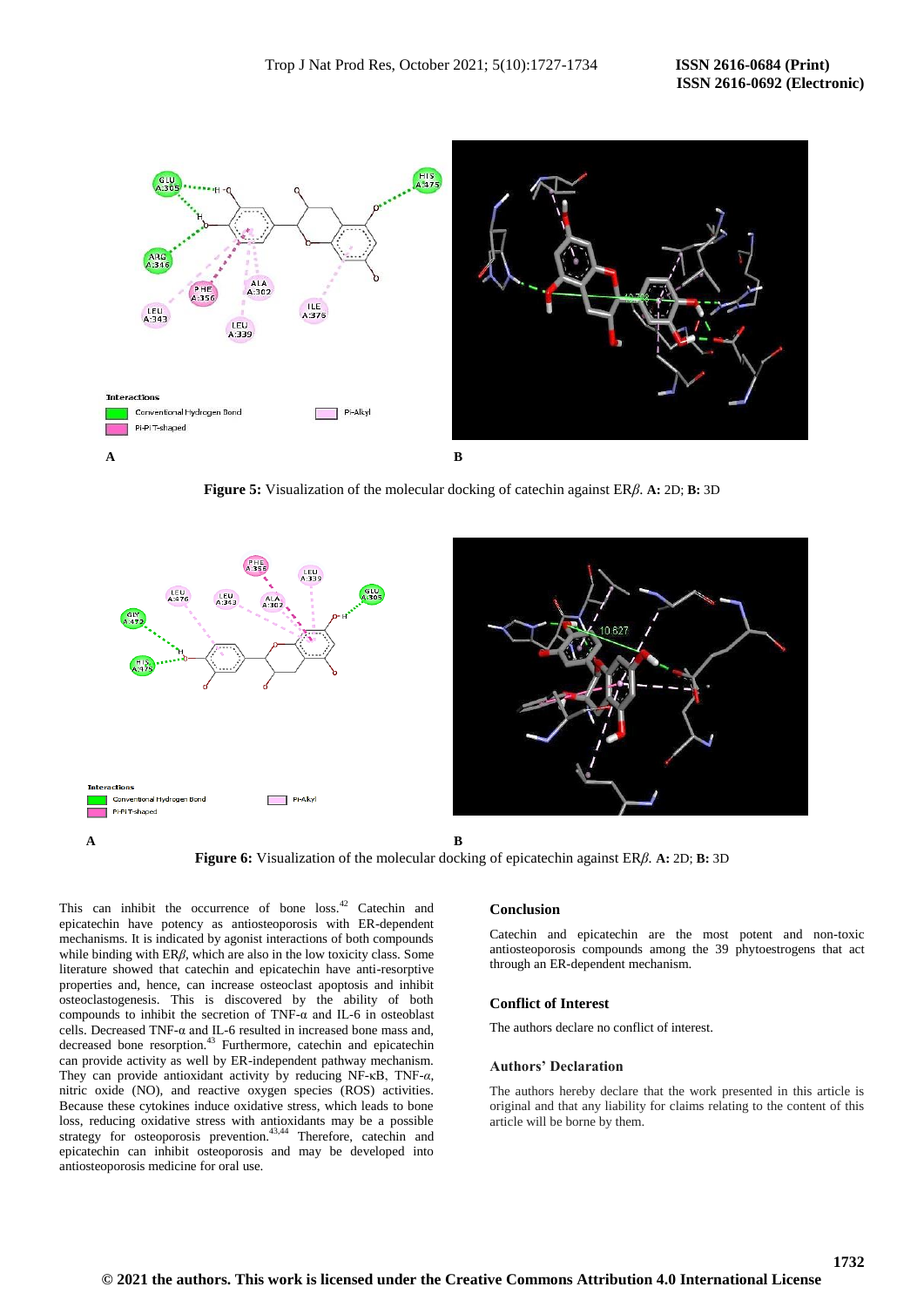### **References**

- 1. Aditama APR, Ma'arif B, Mirza DM, Laswati H, Agil M. *In vitro* and *in silico* analysis on the bone formation activity of *N*-Hexane fraction of Semanggi (Marsilea crenata Presl.). Sys Rev Pharm. 2020; 11(11):837-849.
- 2. Ramadani M. Osteoporosis Risk Factors and Efforts for Prevention. Kemas. 2010; 4(2):111-115
- 3. Villa A, Vegeto E, Poletti A, Maggi A. Estrogens, Neuroinflammation and Neurodegeneration. Endocrine Rev. 2016; 37(4):371-402.
- 4. Pratama NR, Yunita E, Tyas DRA. Ekstrak Kulit Pisang Kepok (*Mlisa paradisiilca* L.) as Phytoestrogens on Breast Gland Development of Ovariectomized Rats through Enhanced C-Myc Expression. Saintifika. 2011; 3(1):19-26
- 5. Zhou LP, Wong KY, Yeung HT, Dong XL, Xiao HH, Gong AGW, Tsim KWK and Wong MS. Bone Protective Effects of Danggui Buxue Tang Alone and in Combination With Tamoxifen or Raloxifene in vivo and *in vitro*. Front Pharmacol. 2018; 9(779):1-15.
- 6. Rietjens IM, Sotoca AM, Vervoort J, Louisse J. Mechanism Underlying the Dualistic Mode of Action of Major Soy Isoflavones in Relation to Cell Proliferation and Cancer Risk. Mol. Nutr. Food Res. 2013; 57(1):100-113.
- 7. Ma'arif B, Fitri H, Saisah NL, Najib LA, Yuwafi AH, Atmaja RRD, Inayatillah FR, Dianti MR, Laswati H, Agil M. Prediction of compounds with antiosteoporosis activity in *Chrysophyllum cainito* L. leaves through *in silico* approach. J Basic Clin Physiol Pharmacol. 2021; 32(4):803- 808.
- 8. Ososki AL and Kennelly EJ. Phytoestrogens: a review of the present state of research. Phytother Res. 2003; 17(8):845-869.
- 9. Yang TS, Wang SY, Yang YC, Su CH, Lee FK, Chen SC, Tseng CY, Jou HJ, Huang JP, Huang KE. Effects of standardized phytoestrogen on Taiwanese menopausal women. Taiwan J Obstet Gynecol. 2012; 51(2):229-235.
- 10. Sirotkin AV and Harrath AH. Phytoestrogen and Their Effects. Eur J Pharmacol. 2014; 741(1):230-236.
- 11. Moutsatsou P. The spectrum of phytoestrogens in nature: our knowledge is expanding. Hormones. 2007; 6(3):173- 193.
- 12. Wocławek-Potocka I, Mannelli C, Boruszewska D, Zleba IK, Wasniewski T, Skarzynski DJ. Diverse Effects of Phytoestrogens on the Reproductive Performance: Cow as a Model. Int J Endocrinol. 2013; 2013:1-15.
- 13. Mekinic IG, Skroza D, Ljubenkov I, Katalinic V. Insight into the Presence of Stilbenes in Medicinal Plants Traditionally Used in Croatian Folk Medicine. Nat Prod Comm. 2016; 11(6):833-835.
- 14. Panche AN, Diwan AD, Chandra SR. Flavonoids: an overview. J Nutr Sci. 2016; 5(47):1-15.
- 15. Sharma V and Ramawat KG. Isoflavonoids. In: Ramawat K, Mérillon JM. (eds) Natural Products. Springer, Berlin, Heidelberg; 2013. 1849-1865p.
- 16. Brodowska KM. Natural flavonoids: classification, potential role, and application of flavonoid analogues. Eur J Biol Res. 2017; 7(2):108-123.
- 17. Nikolic IL, Savic-Gajic IM, Tacic AD, Savic IM. Classification and Biological Activity of Phytoestrogens: A Review. Adv Technol. 2017; 6(2):96-106.
- 18. Martínez FDP, Arciniega M, Medina-Franco JL. Molecular Docking: Current Advances and Challenges. TIP Rev Esp Cienc Quím Biol. 2018; 21(1):1-23.
- 19. Noori HR and Spanagel R. *In silico* pharmacology: drug design and discovery's gate to the future. *In silico* Pharmacol. 2013; 1(1):1-2.
- 20. Wadood A, Ahmed N, Shah L, Ahmad A, Hassan H, Shams S. *In silico* Drug Design: An Approach Whish Revolutionarised the Drug Discovery Process. OA Drug Design Deliv. 2013; 1(1):3.
- 21. Mçcklinghoff S, Rolf R, Maelle C, Arie V, Christian O, Luc B. Synthesis and Crystal Structure of a Phosphorylated Estrogen Receptor Ligand Binding Domain. ChemBioChem. 2010; 11(16):2251-2254.
- 22. Daina A, Michielin O, Zoete V. SwissADME: A Free Web Tool to Evaluate Pharmacokinetics, Drug likeness and Medicinal Chemistry Friendliness of Small Molecules. Sci Rep. 2017; 7:1-13.
- 23. Chagas CM, Moss S, Alisaraiea L. Drug metabolites and their effects on the development of adverse reactions: Revisiting Lipinski's Rule of Five. Int J Pharm. 2018; 549(1-2):133-149.
- 24. Hanwell MD, Donald EC, Lonie DC, Vandermeersch T, Zurek E, Hutchison GR. Avogadro: An advanced semantic chemical editor, visualization, and analysis platform. J Cheminform. 2012; 4(1):17.
- 25. Sliwoski G, Kothiwale S, Meiler J, Lowe EW. Computational methods in drug discovery. Pharmacol Rev. 2014; 66: 334-395.
- 26. Jejurikar BL and Rohane SH. Drug Designing in Discovery Studio. Asian J Res Chem. 2021; 14(2):135-138.
- 27. Sandeep G, Nagasree KP, Hanisha M, Kumar K. Audocker LE: a GUI for virtual screnning with autodock vina. BMC Res Notes. 2011; 4(1):445.
- 28. Trott O and Olson AJ. Software News and Update Autodock Vina: Improving the Speed and Accurary of Docking with a New Scoring Function, Efficient Optimazation and Multithreading. J Comput Chem*.* 2009; 31(2):455-461.
- 29. Rachmania RA, Hariyanti, Zikriah R, Soultan A. *In silico* study of alkaloids of Crimum asiaticum in the inhibition of COX enzyme. J Kim Val. 2018; 4(2):124-136.
- 30. Xue DAI and Jie WU. Selective estrogen receptor modulator: Raloxifene. J Reprod Contracep. 2011; 22(1):51-60.
- 31. Muchtaridi M, Dermawan D, Yusuf M. Molecular Docking, 3D Structure-Based Pharmacophore Modeling, and ADME Prediction of Alpha Mangostin and Its Derivatives against Estrogen Receptor Alpha. J Young Pharm. 2018; 10(3):252- 259.
- 32. Siswandono and Soekardjo B. Medicinal Chemistry. Surabaya : Airlangga University Press; 1995; 381p.
- 33. Ruswanto, Mardhiah, Mardianingrum R, Novitriani K. Synthesis and *in silico* study of 3-Nitro-N'-[(Pyridin-4-Yl) Carbonyl] Benzohydrazide as antituberculosis. Chimica et Natura Acta. 2015; 3(2):54-61.
- 34. Vasavi CS, Goyal A, Divya G, Munusami P. *In silico* analysis of interactions in heme binding proteins. Int J Pharm Pharm Sci. 2015; 7(1):354-359.
- 35. Giordanetto F, Tyrchan C, Ulander J. Intramolecular Hydrogen Bond Expectations in Medicinal Chemistry. ACS Med Chem Lett. 2017; 8(2):139-142.
- 36. Riaz N, Shahbaz A, Kalssom S. Ligand Based Pharmacophore Model Development for the Identification of Novel Anti-Psychotic Drugs. Appl Sci Res Rev*.* 2018;  $5(2):1-10.$
- 37. Cheng A. *In silico* Prediction of Hepatotoxicity. Curr Comput-Aid Drug. 2009; 5(2):122-127.
- 38. Verheyen GR, Braeken E, Deun KV, Miert SV. Evaluation of *in silico* tools to predict the skin sensitization potential of chemicals. SAR QSAR Environ Res. 2012; 28(1):59-73.
- 39. Alba MA, Montoya RM, Aguirre JJE. The Ames Test in Twenty-first Century. Res Rev J Toxicol. 2012; 2(1):23-37.
- 40. Malik A, Manan A, Mirza MU. Molecular docking and *in silico* ADMET studies of silibinin and glycyrrhetic acid anti-inflammatory activity. Trop J Pharm Res. 2017; 16(1):67-74.
- 41. Gadaleta D, Vukovic K, Toma C, Lavado GJ, Karmaus AL. SAR and QSAR modeling of a large collection of LD50 rat acute oral toxicity data. J Cheminform. 2019; 11(1):58-73.